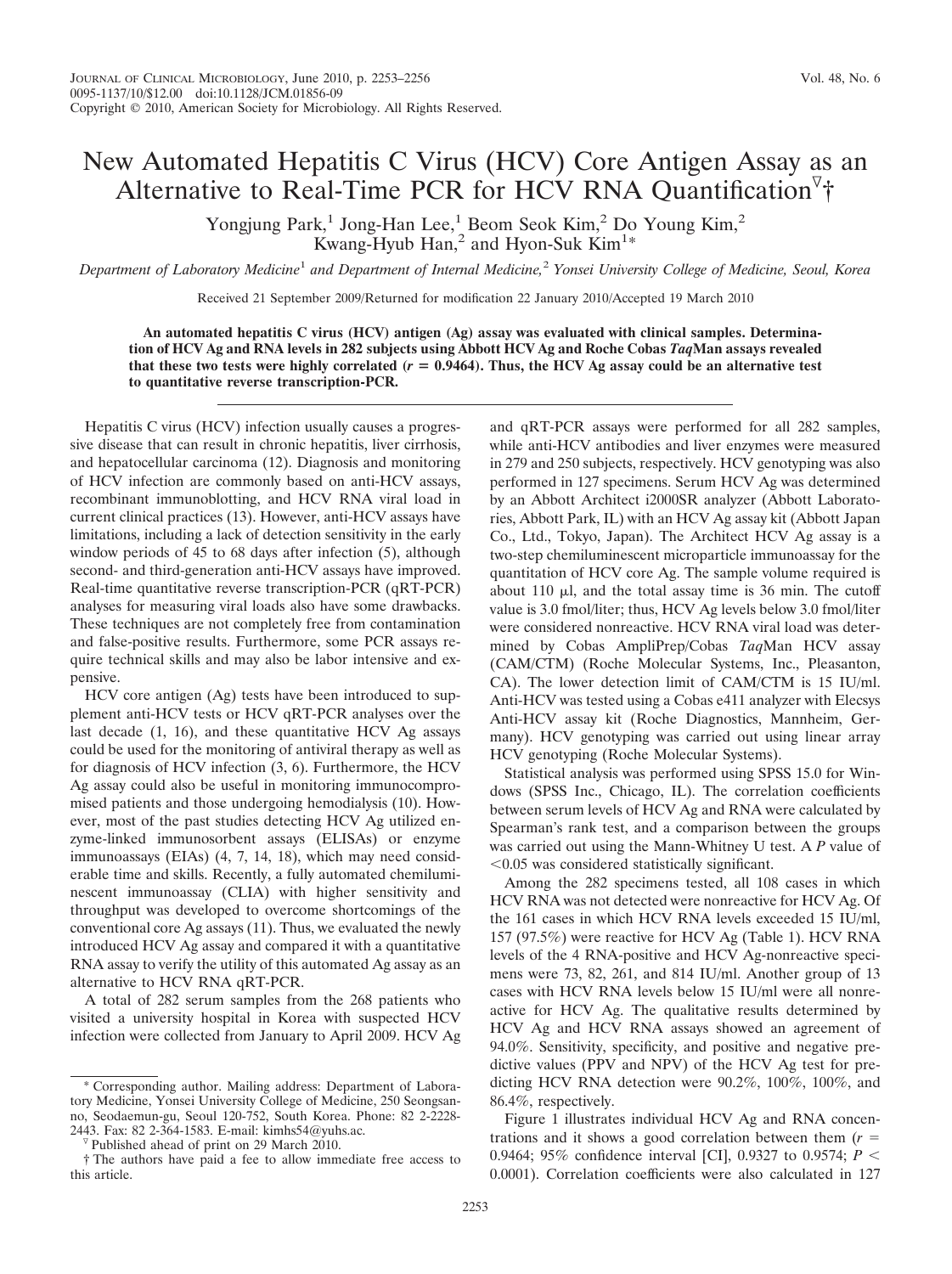| $HCV$ Ag                                                     | HCV RNA (no. of anti-HCV positive/total) |                         |                                      |                              |
|--------------------------------------------------------------|------------------------------------------|-------------------------|--------------------------------------|------------------------------|
|                                                              | Not detected                             | $\leq$ 15 IU/ml         | $>15$ IU/ml                          | Total                        |
| Nonreactive $(<$ 3 fmol/liter)<br>Reactive $(>3$ fmol/liter) | 108(35/108)<br>0(0/0)                    | 13 $(9/13^a)$<br>0(0/0) | 4(4/4)<br>157(154/154 <sup>b</sup> ) | 125(48/125)<br>157 (154/154) |
| Total                                                        | 108(35/108)                              | 13(9/13)                | 161 (158/158)                        | 282(202/279)                 |

TABLE 1. Summary of HCV Ag, HCV RNA, and anti-HCV test results

*<sup>a</sup>* The four anti-HCV-negative and HCV Ag-nonreactive cases were from patients undergoing hemodialysis multiple times.

*b* Anti-HCV was positive in all 154 cases of which HCV Ag was reactive and the HCV RNA level was over 15 IU/ml.

*<sup>c</sup>* Of the total 282 specimens tested for HCV RNA and Ag, 279 samples were assayed for anti-HCV.

genotyped cases, and those of groups with genotypes 1, 2, and 3 were 0.9521 (*n* 76; 95% CI, 0.9253 to 0.9695; *P* - 0.0001), 0.9513 ( $n = 45$ ; 95% CI, 0.9126 to 0.9731;  $P < 0.0001$ ), and 0.9429 ( $n = 6$ ; 95% CI, 0.5591 to 0.9939;  $P = 0.0048$ ), respectively.

In the HCV RNA detected cases, the group classifications were made arbitrarily by HCV RNA levels of  $\leq 10^5$ ,  $10^5$  to  $10^7$ , and  $\geq 10^7$  IU/ml (groups A, B, and C, respectively). Median HCV Ag levels of those groups were 11.1, 3,629.8, and 15,189.8 fmol/liter, respectively, and there were significant differences between them  $(P < 0.0001)$  (Fig. 2A). However, the distributions of HCV Ag levels in groups B and C were considerably overlapped; therefore, the RNA-to-Ag ratio in each group was calculated. Median values of the RNA-to-Ag ratio in the groups A, B, and C were 300.5, 645.7, and 1,180.5 kIU/fmol (RNA/Ag), respectively, and significant differences between the ratios were also noted  $(P < 0.0013$  for group A versus B, and  $P < 0.0001$  for group B versus C) (Fig. 2B). Based on the linear regression analysis of cases with HCV RNA exceeding 15 IU/ml  $(n = 161)$ , the following equation was established  $(r^2 = 0.8679)$ : HCV Ag (log<sub>10</sub> fmol/liter) = 0.7881 · HCV RNA ( $log_{10}$  IU/ml) - 1.4955.

Among 279 samples in which anti-HCV and HCV Ag were qualitatively determined, 48 of 125 (38.4%) HCV Ag-nonreactive cases were positive for anti-HCV. Among these, HCV RNA was not detected in 35 subjects, and HCV RNA levels of



FIG. 1. Correlation between HCV Ag and HCV RNA concentrations. The levels of HCV Ag were highly correlated with those of HCV RNA by the Spearman's rank correlation test  $(r = 0.9464; P < 0.0001)$ . *x* and *y* axes are log scaled. ND, not detected.

9 cases were below 15 IU/ml (Table 1). The four HCV Agnonreactive cases in the group which showed negative results for anti-HCV as well as HCV RNA levels below 15 IU/ml were from patients undergoing hemodialysis multiple times. All the HCV Ag-reactive cases  $(n = 154)$  were also positive for anti-HCV (Table 1). The percent agreement between HCV Ag and anti-HCV was 82.8%. Although HCV Ag was highly correlated with HCV RNA, positive correlations of HCV Ag with anti-HCV antibodies  $(r = 0.5762; P < 0.0001)$  and liver enzymes  $(r = 0.5683$  for aspartate transaminase [AST];  $r = 0.5408$  for alanine transaminase  $[ALT]$ ;  $P < 0.0001$ ) were also found.

In this study, HCV Ag concentrations were strongly correlated with HCV RNA levels  $(r = 0.9464)$ . The newly developed automated HCV Ag assay could be used as an alternative test for HCV RNA assays, considering the correlation coefficient between them. In the previous report, which utilized the same Ag assay and a different RNA assay (Roche Cobas Amplicor HCV monitor 2.0), the correlation coefficient was  $0.74$  ( $n =$ 197) (11). Another HCV Ag assay also showed a good correlation ( $n = 213$ ;  $r = 0.848$ ) with the Amplicor HCV monitor 2.0 assay (18).

According to the manufacturer's declaration, the lower detection limit of the CAM/CTM is as low as 15 IU/ml, while that of the Cobas Amplicor HCV monitor 2.0 is 500 IU/ml. In addition, CLIA, which is used for the Architect HCV Ag assay, is known to be more sensitive than ELISA or EIA. The analytical sensitivity of the Architect HCV Ag assay was shown to be 3 fmol/liter (equivalent to 0.06 pg/ml of recombinant c11 Ag or approximately 440 IU/ml HCV RNA) (11), while that of a conventional HCV Ag assay by ELISA was 2.3 pg/ml; i.e., approximately 16,600 IU/ml RNA (2). Further evaluations with more specimens would be helpful to calculate the correlation coefficient between the Architect HCV Ag assay and the CAM/CTM, since this is the first study that demonstrated the correlation between them.

In addition, the HCV RNA-to-Ag ratio from our data was not constant but increased as the RNA level was increased. These data suggest that more HCV core Ag is released into the blood as more viral replication occurs, but not as much as the increment of viral load. This is plausible, since viral core Ag is not a direct marker of replication. Bouvier-Alias et al. (2) demonstrated that the variation of the RNA/Ag ratio resulted from the interindividual difference and suggested that 1 pg/ml Ag was equivalent to about 8,000 IU/ml RNA (5,000 to 12,000 IU/ml in the majority). However, based on the equation generated from our result, 1 pg/ml Ag corresponds roughly to 17,000 IU/ml RNA. This disagreement might be due to the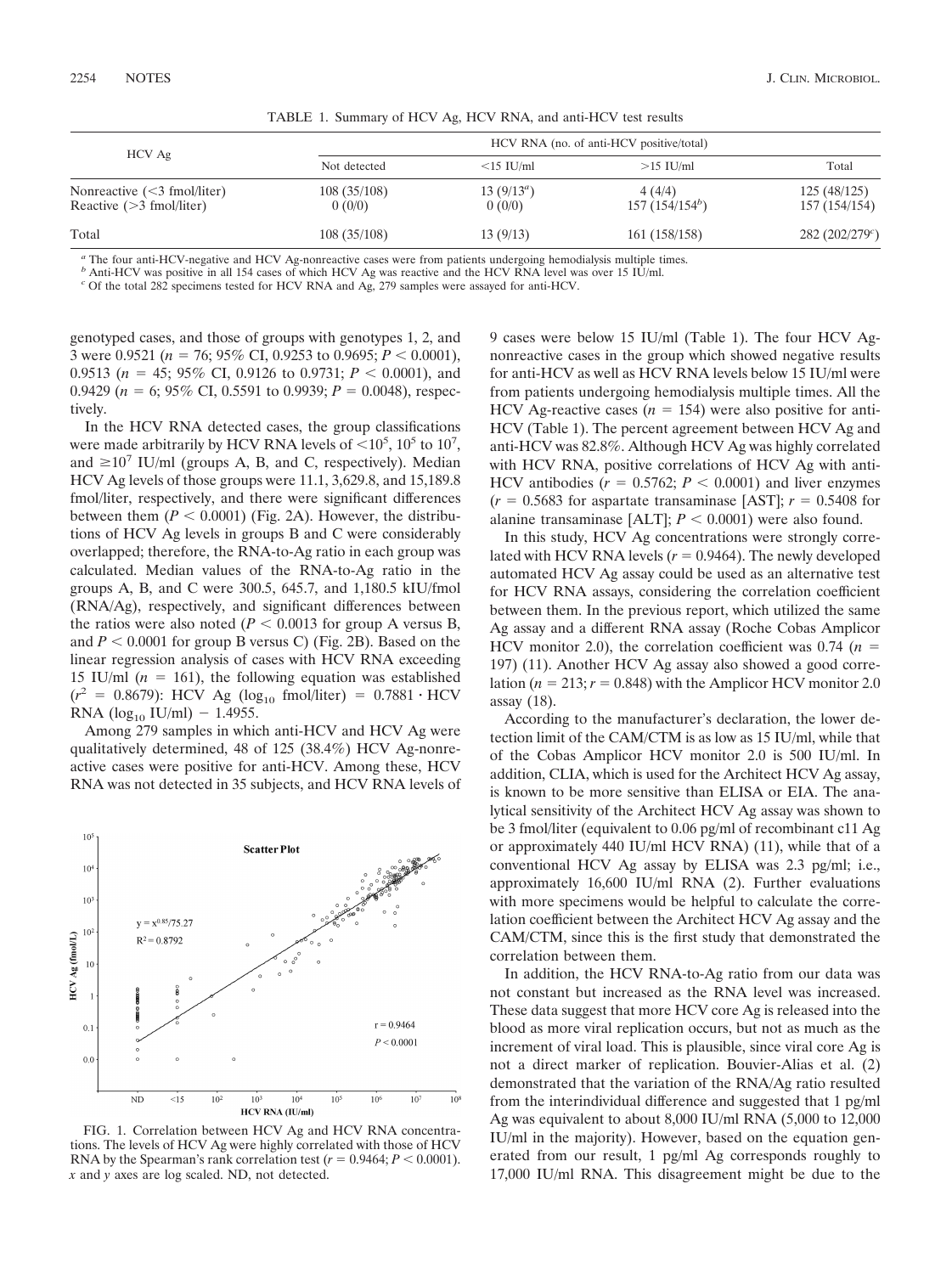

FIG. 2. HCV Ag levels and RNA-to-Ag ratio according grouped by HCV RNA levels. (A) Median HCV Ag levels were 11, 3,630, and 15,190 fmol/liter for the groups of RNA levels  $\lt 10^5$ ,  $10^5$  to  $10^7$ , and  $\ge 10^7$  IU/ml (groups A, B, and C), respectively. HCV Ag levels showed significant differences between those groups ( $P < 0.0001$ ). (B) The RNA-to-Ag ratios of those groups were also significantly different from each other (median of 301, 646, and 1,181 kIU/fmol for groups A, B, and C, respectively)  $(P < 0.0013$  for group A versus B, and  $P < 0.0001$  for group B versus C). The upper and lower ends of boxes and box inner lines correspond to the upper and lower quartiles and median values, respectively. Whiskers denote minimum and maximum values, and circles indicate individual values.

difference between the assays adopted and would hinder the exact conversion between RNA and Ag concentrations. A more precise RNA-to-Ag ratio and the exact nature of its variation need to be assessed in further studies.

As expected, qRT-PCR was more sensitive than the HCV Ag assay. Of the 161 samples with HCV RNA exceeding 15 IU/ml, 157 cases were reactive for the HCV Ag assay, giving a detection rate of 97.5%. However, HCV RNA levels were low  $(<$ 15 IU/ml) in 13 of 17 (76.5%) cases in which HCV RNA was detected but HCV Ag was nonreactive. HCV RNA levels of the remaining 4 HCV RNA-positive, HCV Ag-nonreactive samples were below the detection limit of the Architect HCV Ag assay (approximately 440 IU/ml RNA) except one with 814 IU/ml. These results suggest that the Architect HCV Ag assay is less sensitive than CAM/CTM because of its detection limit. However, the HCV Ag assay demonstrated 100% specificity and PPV from our data, although overall sensitivity for detecting HCV RNA-positive cases was 90.2% (157/174 subjects). In the previous study of HCV Ag performed in patients that have undergone liver transplantations, a similar detection rate of 92% (378/410 cases) was reported (9). Improving the lower detection limit would enhance the analytical power of the HCV Ag assay.

We have evaluated the correlation between HCV Ag and HCV RNA with clinical specimens. Since there were no HCV

Ag-reactive and anti-HCV-negative cases, we were not able to identify whether the early HCV infection without antibodies could be detected using the HCV Ag assay. However, Leary et al. (8) demonstrated that the HCV Ag was detected prior to the appearance of anti-HCV in the patients' sera and this phenomenon may have resulted in a reduction of the window period by 23 days or even longer. HCV Ag was also detected from more than 97% of HCV RNA-positive and antibodynegative samples in the same study.

There were 48 HCV Ag-nonreactive and anti-HCV-positive cases in this study. Among these cases, HCV RNA was not detected or was below 15 IU/ml in 44 (91.7%) cases, which may indicate stable infections (chronic infections without active viral replication). In addition, HCV RNA was not detected or was below 15 IU/ml in 121 (96.8%) of the 125 HCV Agnonreactive cases, irrespective of anti-HCV test results. Therefore, determination of the HCV Ag level would facilitate the distinction between active viral replication and stable infection and might be used to monitor the responses to antiviral therapies.

This study focused mainly on the evaluation of the correlation between HCV Ag and HCV RNA. Thus, we could not assess the effect of antiviral therapies on levels of HCV Ag and RNA. We also generated limited data regarding the effect of HCV genotypes on the correlation. Our results suggest that the